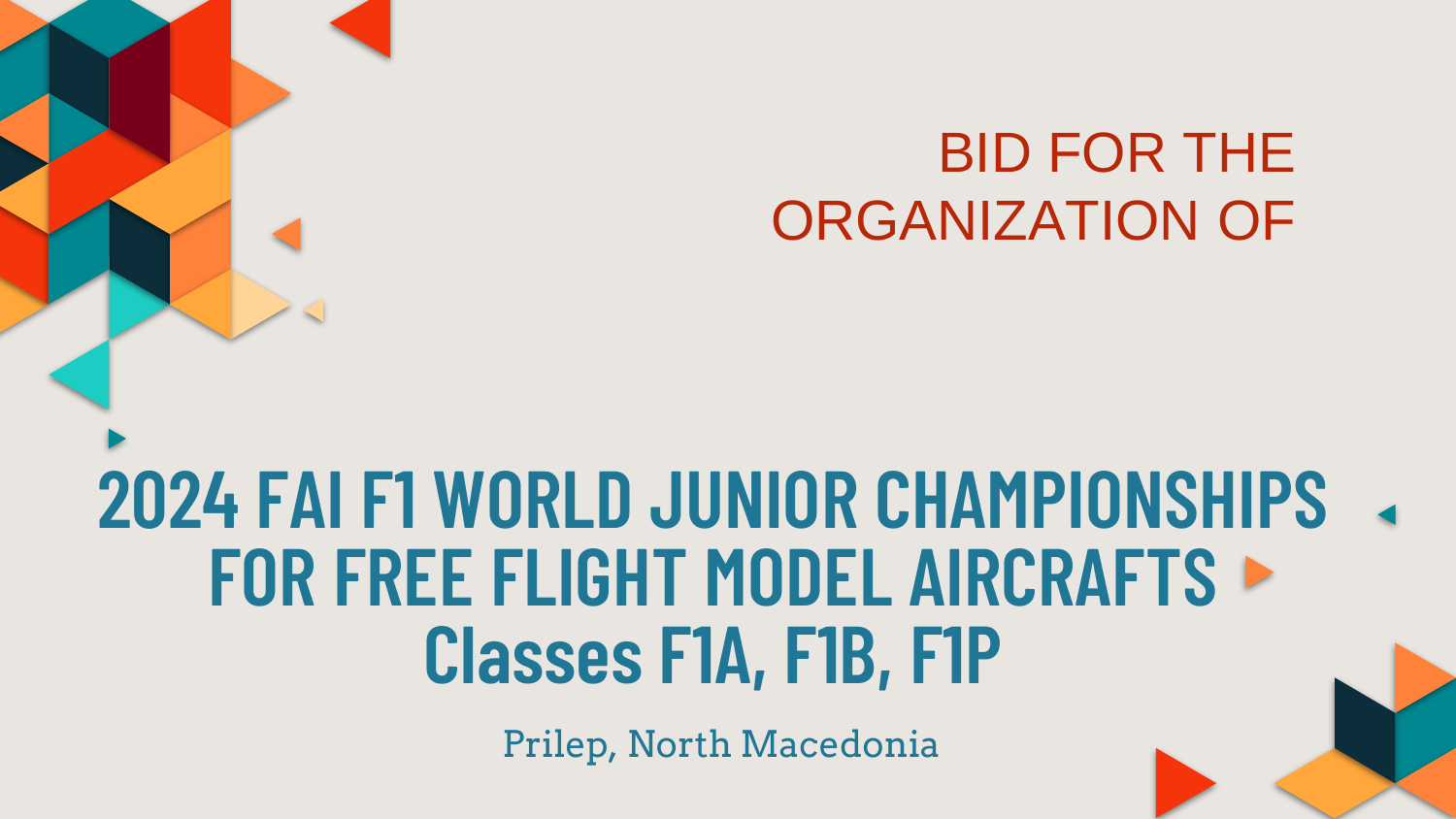#### **2024 FAI F1 WORLD JUNIOR CHAMPIONSHIPS FOR FREE FLIGHT MODEL AIRCRAFT Classes F1A, F1B, F1P 13-17.08.2024 Prilep, North Macedonia Organizer:**

**Air Sports Association "PHIL PHOENIX" Prilep, on behalf of Aeronautical Federation of the North Macedonia**

#### **Contest Place:**

- **- Airfield "Malo Konjari" - 9 km. West from Prilep, GPS: N 41<sup>0</sup> 19' 57''; E 21<sup>0</sup> 27' 23''**
- **Date**: 13 17 August 2024

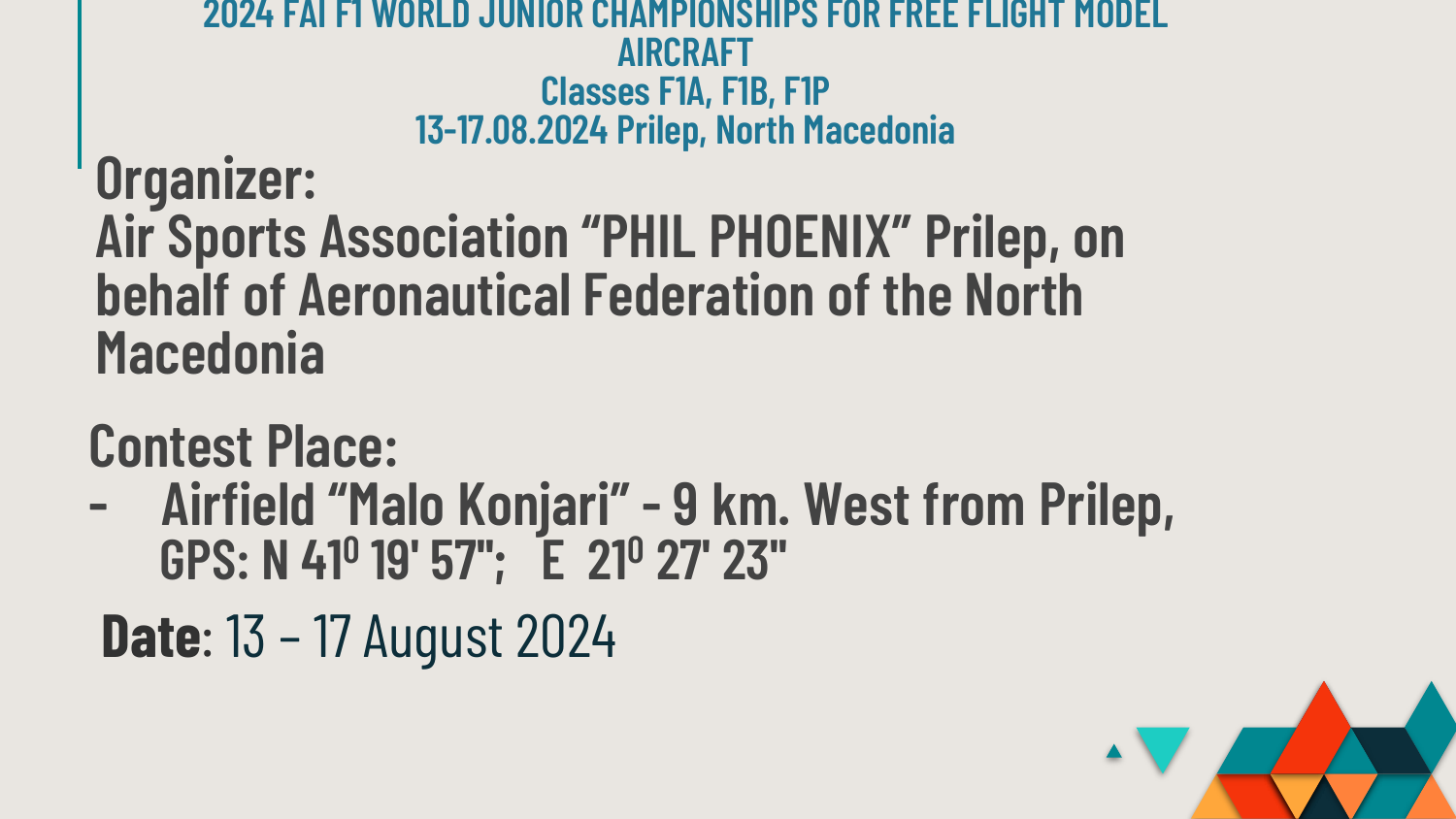- North Macedonia is a country located in the central Balkan peninsula in Southeast Europe.
- Prilep today is a significant political, and administrative, cultural, educational, scientific and commercial center.
- There are two airport in the country, Skopje and Ohrid in the range of 100-120 km. from Prilep.
- There are airports in nearby countries, Thessaloniki (Greece)-200 km. Sofia (Bulgaria) - 300 km. and Belgrade (Serbia) 500 km.
- Prilep con easily be reached by road or train.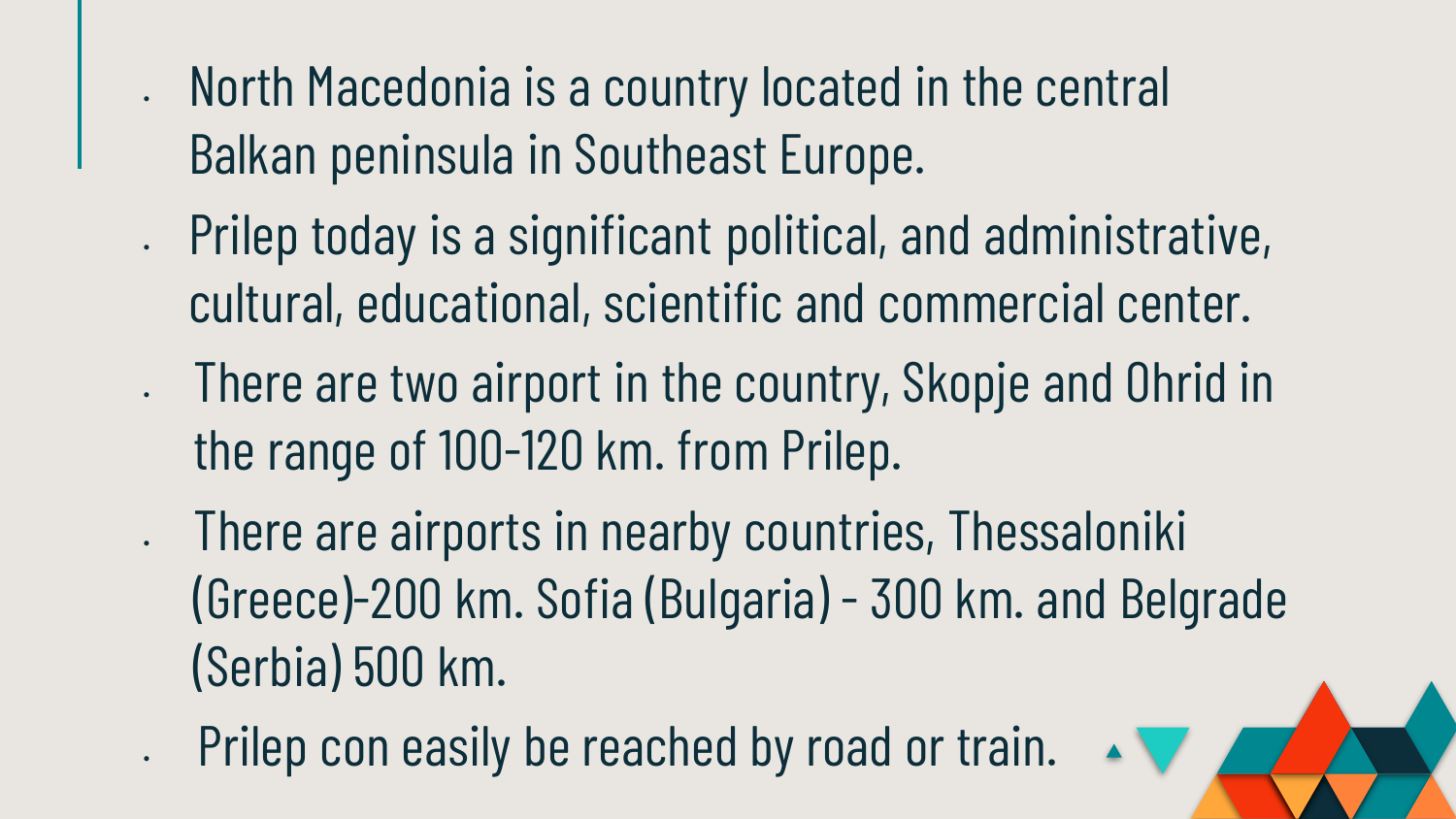### **CONTEST PLACE**

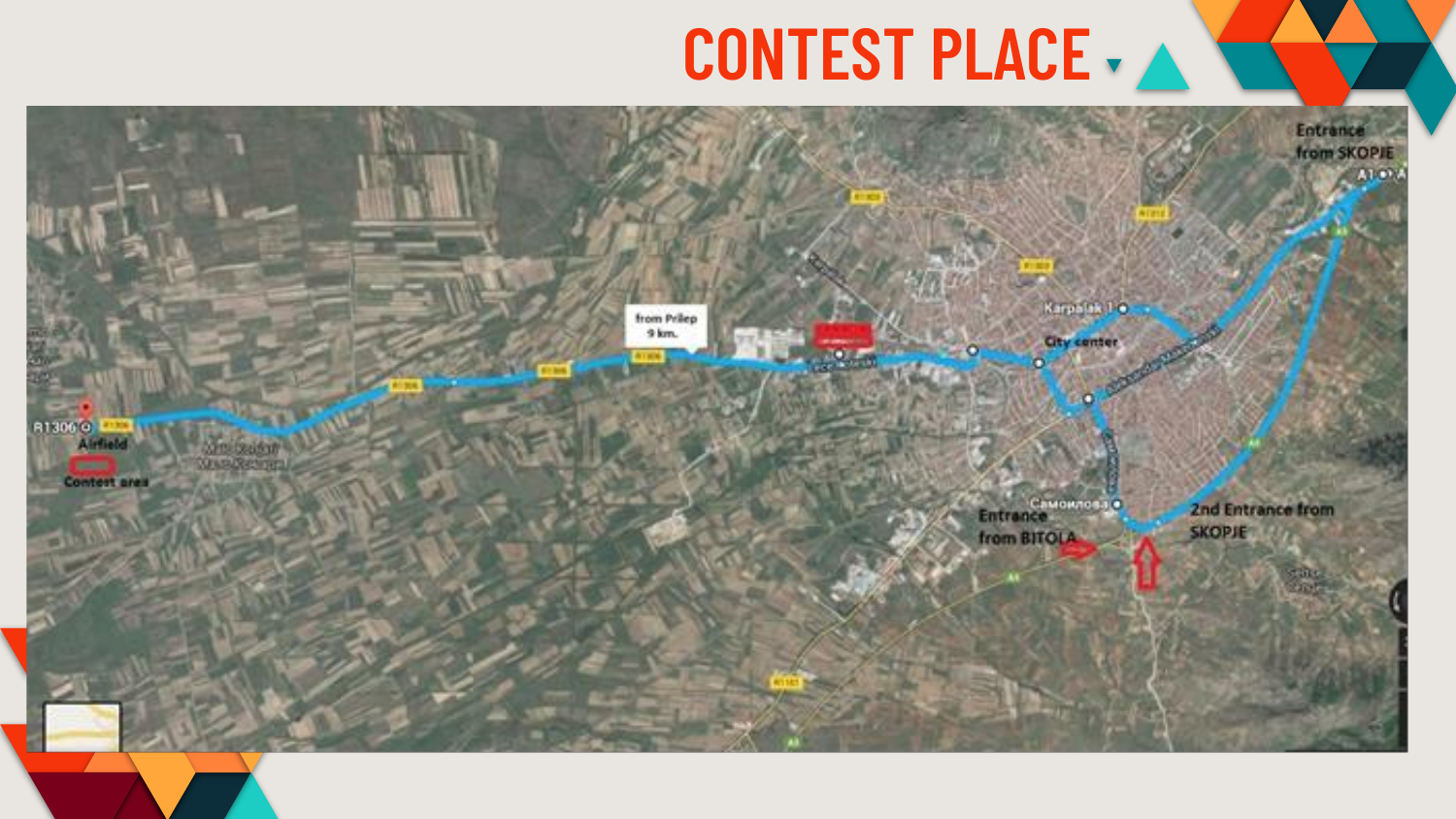## **WEATHER AND CLIMATE**

- The climate in Prilep region is:
- •moderate continental
- •medium annual minimal temperature of  $6.1^{\circ}$ C
- •absolute maximum temperature of  $39.4^0C$
- •average annual temperature of 11.3<sup>0</sup>C
- •average annual amount of precipitation: 500mm/m<sup>3</sup>
- sunny days: more than 250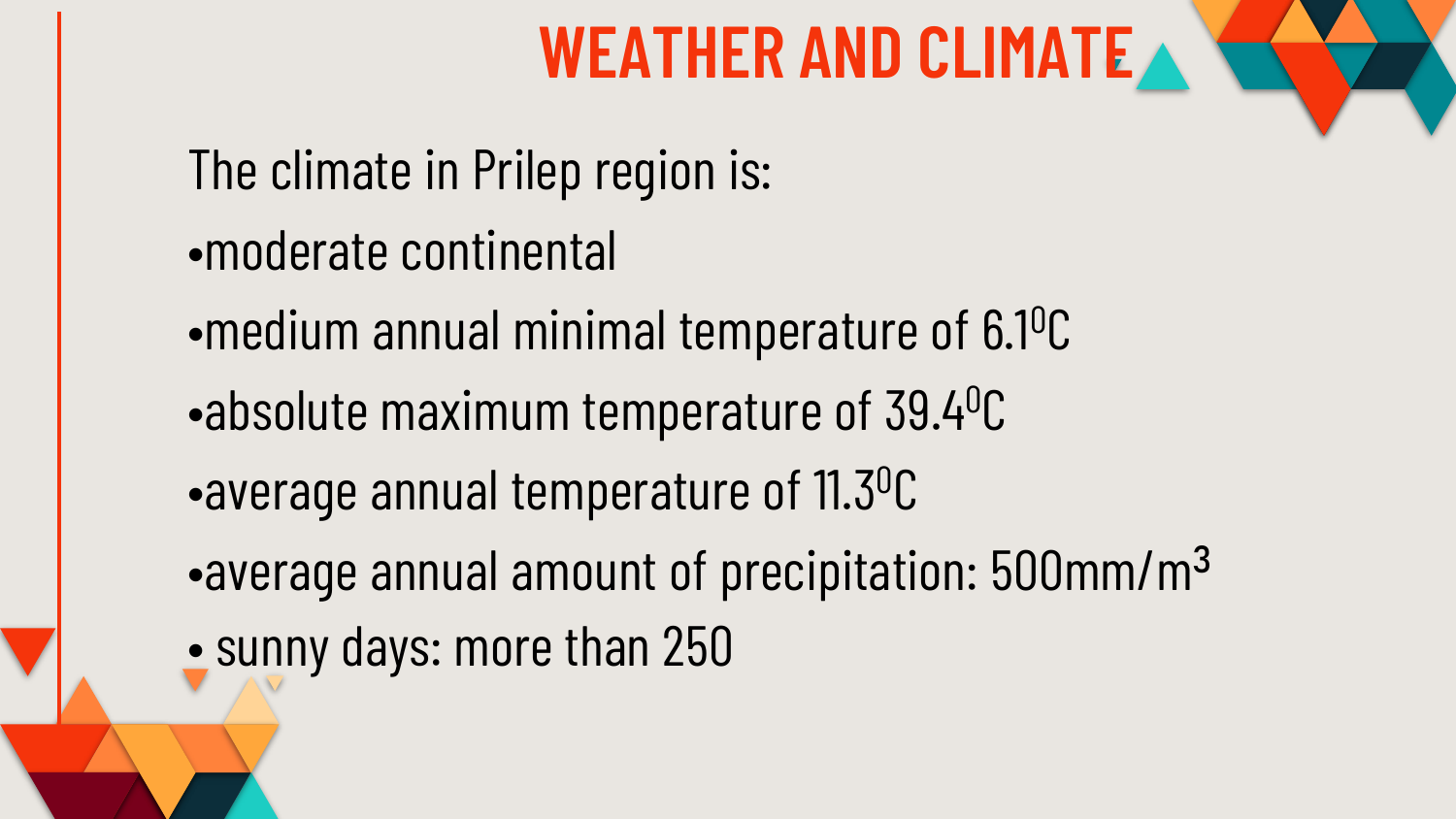## **PARTICIPANTS**

National teams of each active or associate member of the FAI.

- Team manager & Team manager's Assistant
- Maximum 3 (three) competitors per class, or 4 (four) competitors if at least one is female.
- Helpers, supporters, press representatives.
- 2022 reigning World Junior Champions in F1A, F1B, F1C.

| <b>Participation fees</b> |      |
|---------------------------|------|
| <b>Team manager</b>       | 200€ |
| Junior                    | 270€ |
| <b>Helper</b>             | 50€  |
| Supporter                 | 50€  |
| <b>Banquet</b>            | 40€  |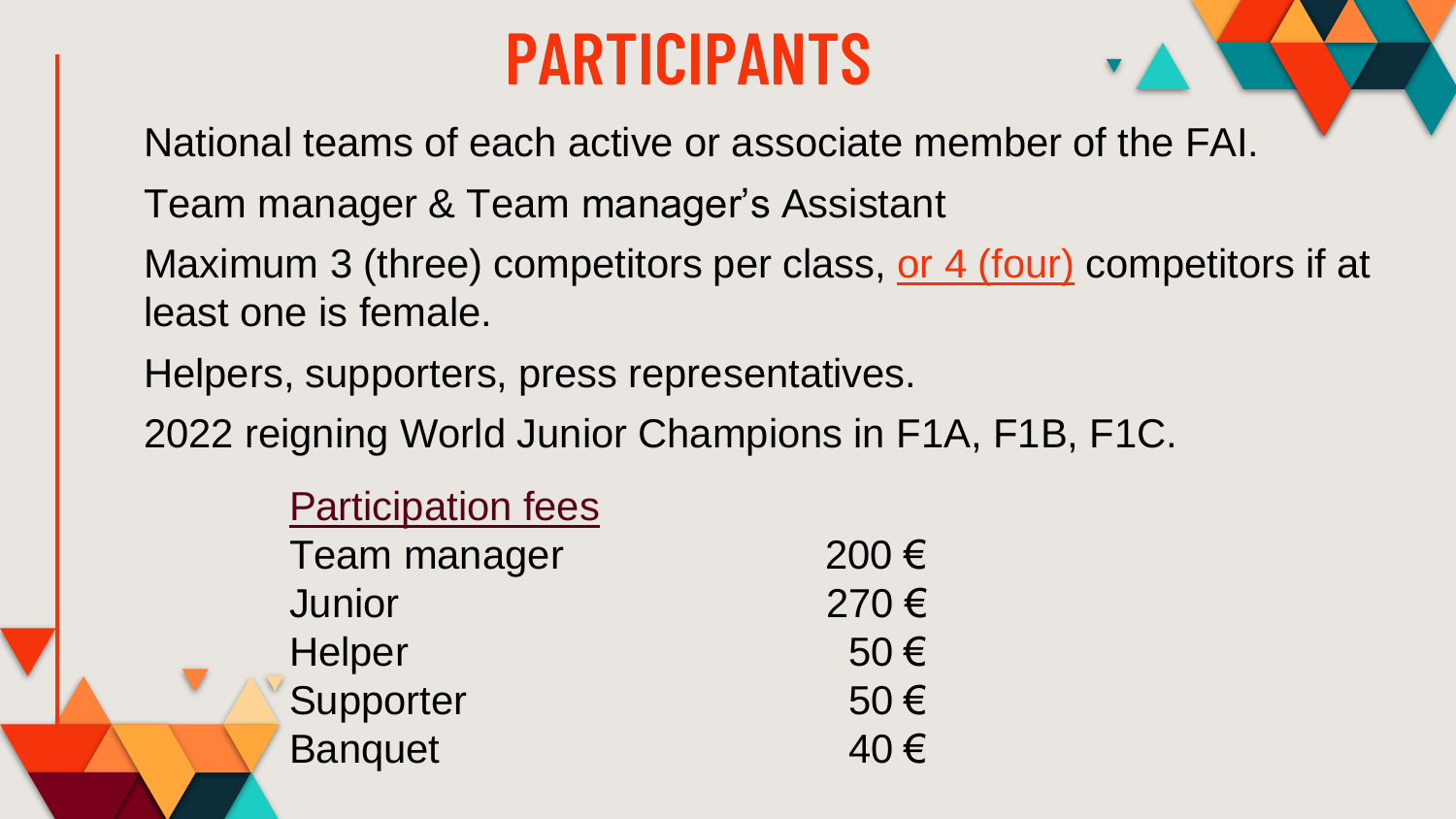In Prilep region there are **ACCOTIODA** different accommodation options with favourable prices. Hotels with nice standard in different classes, Guest House and student hostel. Another options is private rooms **and apartments in Prilep.** 

# **ACCOMODATION**

| -Kristal Palace | www.kp.mk                         |
|-----------------|-----------------------------------|
| -Salida Hotel   | www.hotelsalida.com.mk            |
| -Hotel Sonce    |                                   |
| -Hotel          | http://www.montanapalace.com/     |
| Montana         |                                   |
| -Hotel Breza,   | http://www.breza.com.mk/en/po     |
|                 | cetna/                            |
| -Hotel Dion,    | http://www.hoteldion.com.mk/      |
| -Hotel Atlas    | https://www.facebook.com/ATLA     |
|                 | <b>S-City-Center-HOTEL-Prilep</b> |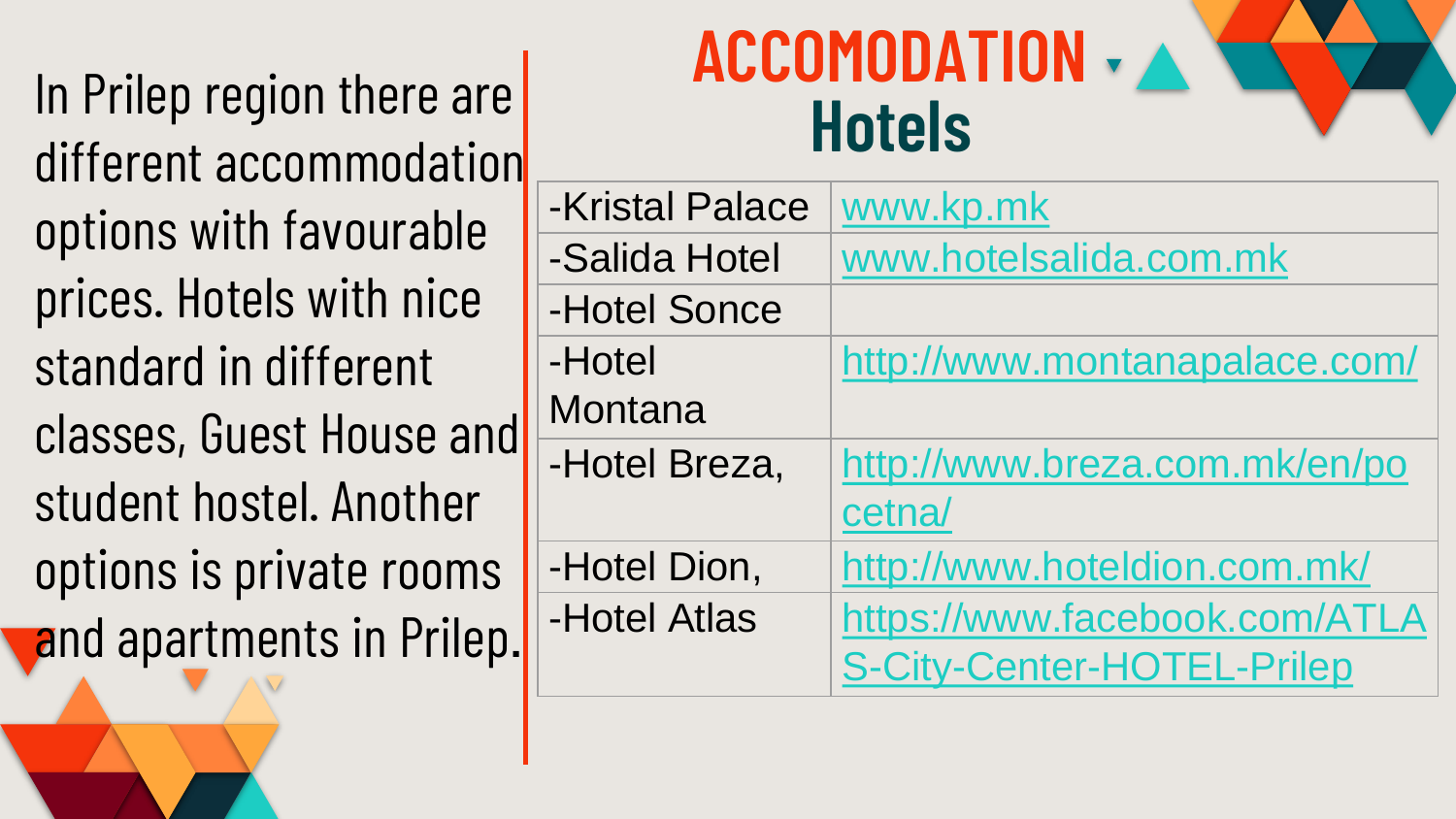## **ORGANIZER'S EXPERIENCE**

- ASA "Phil Phoenix" from Prilep has organized international competitions in free flight models at every level.
- Traditional competition "Prilep Cup-Trophy of Prilep" since 2000, "Macedonia World Cup" from 2012 and several years "Niksic Cup".
- We have also the successful organization of the 2016 FAI Junior World Championships, and the 2017 and 2019 FAI Junior European Championships.

This year, the biggest challenge awaits us, and that is the organization of the FAI 2022 European Championship For Free Flight Model Aircraft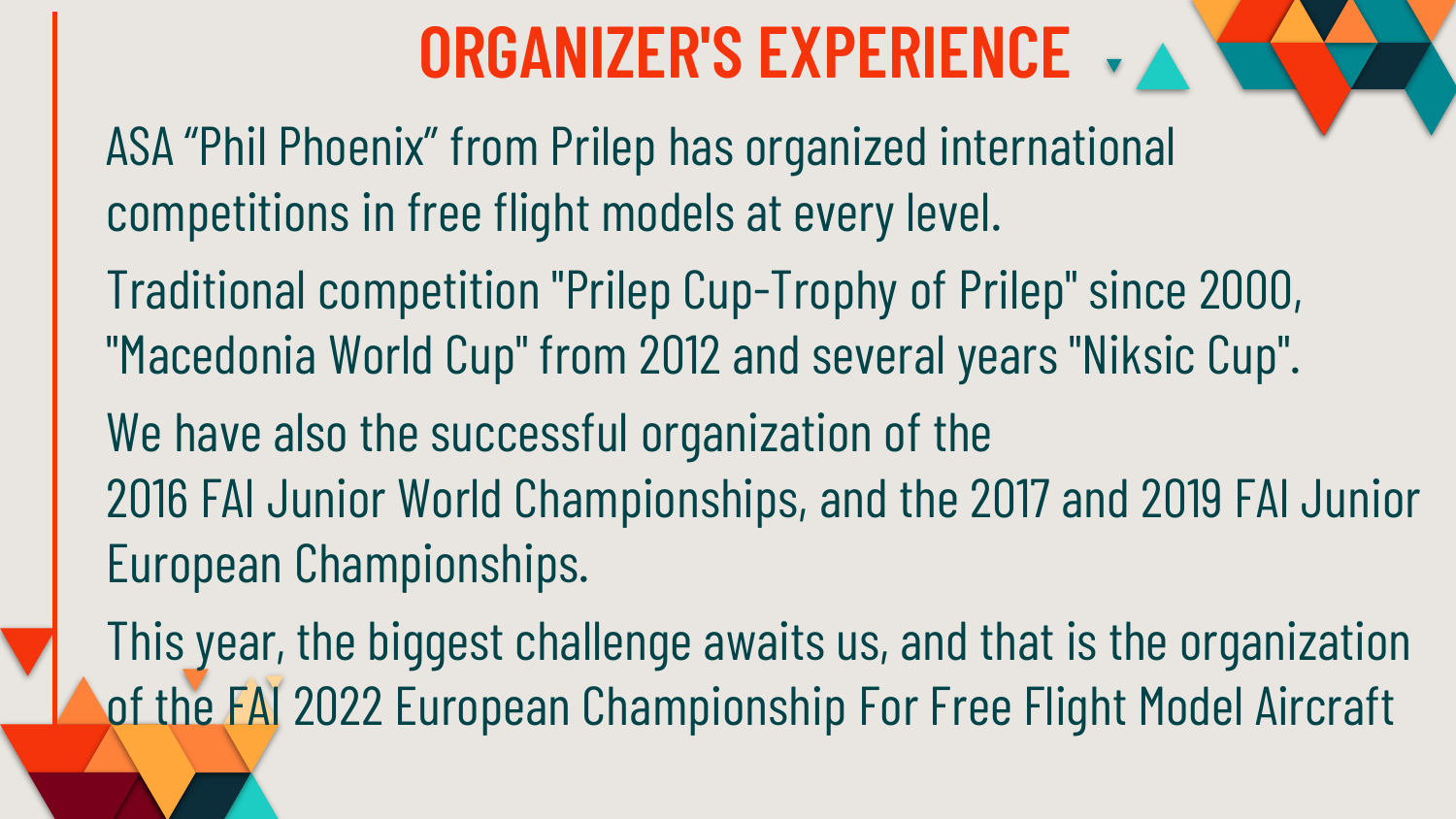2024 FAI F1 WORLD JUNIOR CHAMPIONSHIPS FOR FREE FLIGHT MODEL AIRCRAFT, Classes F1A, F1B, F1P 13-17.08.2024 Prilep, North Macedonia



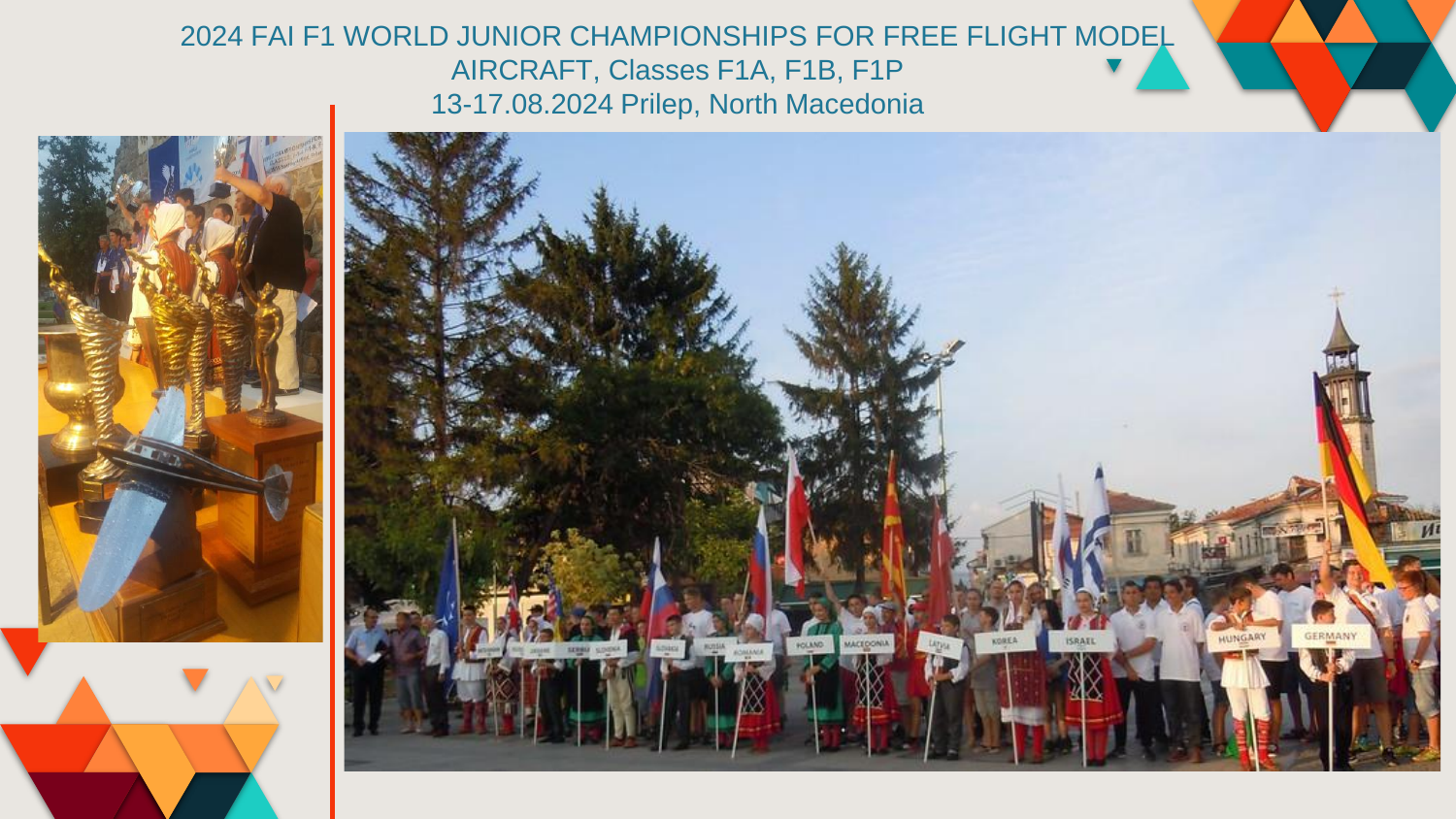